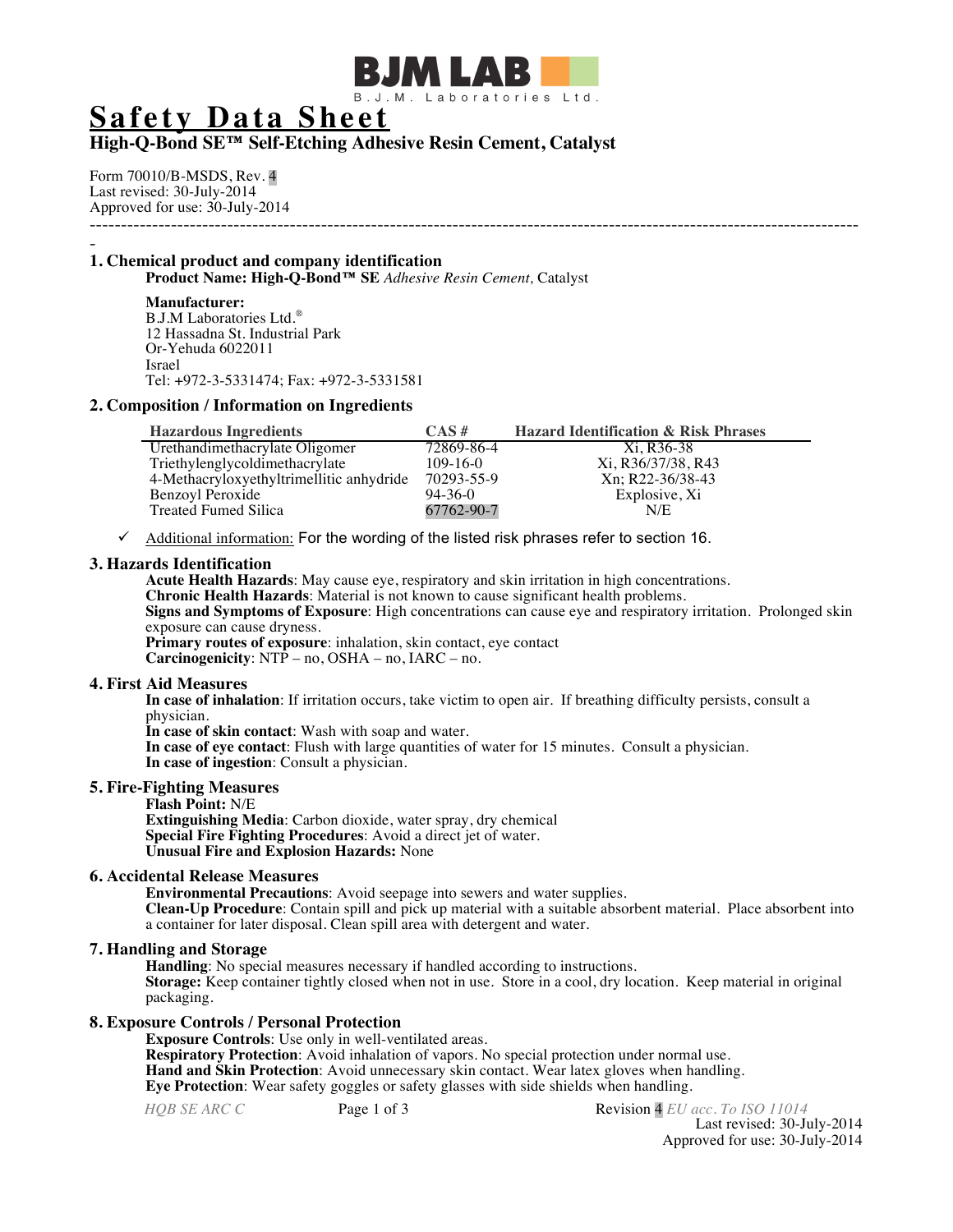

B.J.M. Laboratories Ltd. **Hygiene Measures**: Remove spilled material from skin and clothing. Do not eat or drink when handling this material.

#### **9. Physical and Chemical Properties**

**Appearance**: White / Natural paste **Odor**: Specific odor **Boiling Point/Range**: N/A **Evaporation Rate** (Water = 1): N/A **Vapor Density**  $(Air = 1)$ :  $N/A$ **Solubility in Water:** Insoluble

## **10. Stability and Reactivity**

**Stability**: This material is stable. **Hazardous Reactions**: None if handled according to directions **Hazardous Polymerization**: May occur. **Conditions to Avoid**: Heat, UV light and contamination. **Incompatibility**: Free radicals, reducing agents, heavy metal ions **Hazardous Decomposition Products**: Carbon dioxide, water, carbon monoxide, acrylic decomposition products, depending on conditions of heating and burning.

## **11. Toxicological Information**

**Acute oral toxicity** :  $LD_{50}$  (rat) > 5000mg/KG **Irritation of Skin**: dryness and irritation possible upon prolonged exposure **Allergic Effects**: Methacrylate sensitive individuals may exhibit an allergic reaction.

## **12. Ecological Information**

Do not discharge into sewers or water supplies **Environmental persistence and degradability**: no data available **Ecotoxicity**: no data available

## **13. Disposal Considerations:**

May be disposed of in landfill or incinerator in accordance with local, state and federal regulations.

## **14. Transport Information:**

| 14.1 Transport at land | ADR                    | <b>RID</b>  |
|------------------------|------------------------|-------------|
|                        | <b>UN</b> Number       | Kemler      |
|                        |                        | Number      |
|                        | Packing Group          |             |
|                        | Proper shipping name   |             |
| 14.2 Transport at sea  | <b>ADNR</b>            | <b>IMDG</b> |
|                        | <b>UN</b> Number       |             |
|                        | <b>EMS</b>             | <b>MFAG</b> |
|                        | Packing Group          |             |
|                        | Proper shipping name   |             |
| 14.3 Air transport     | <b>ICAO/IATA-DGR</b>   |             |
|                        | UN Number              |             |
|                        | Proper shipping name   |             |
|                        | <b>Subsidiary Risk</b> |             |
|                        | Labels                 |             |
|                        | Packing Group          |             |

**U.S. DOT Shipping Name**: Not Regulated **U.S. DOT Hazard Class**: None **U.N./N.A. Number**: None **U.S. DOT Packing Group:** None **Other**: Not considered hazardous cargo

#### **15. Regulatory Information:**

This product requires classification according to the criteria of EC. The product is a medical device according to the EC-directive 93/42.

15.1 UN Number 15.2 National regulations 15.3 EU number